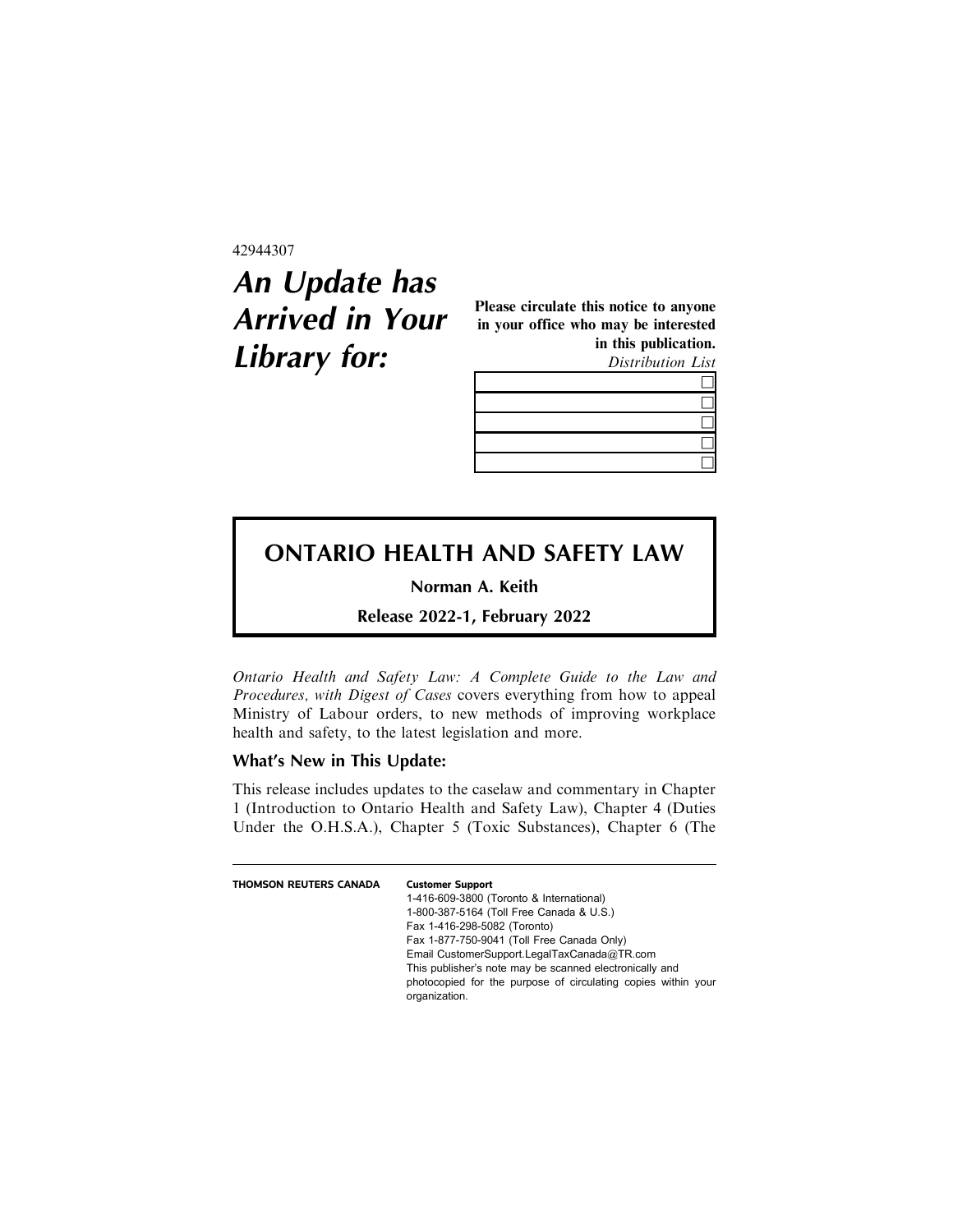Workplace Hazardous Materials Information System (WHMIS)), Chapter 7 (Work Refusal and Work Stoppages), Chapter 8 (Accident Notices), Chapter 9 (Ministry of Labour Inspectors and Orders) and Chapter 15 (Alcohol and Drugs in the Workplace).

### **Highlights:**

- . DUTIES UNDER THE OCCUPATIONAL HEALTH AND SAFETY ACT - EMPLOYERS - DEFINITION - The recent Court of Appeal decision in Ontario (Labour) v. Sudbury (City), 2021 ONCA 252, 2021 CarswellOnt 5697 arose out of a tragic workplace accident where a pedestrian was struck by a road grader that was operated by an employee of a contractor who had signed a contract with the City. The Court held that, because the City had its employees on the project at various times (including when the fatal accident occurred), it was an employer for the purposes of the Occupational Health and Safety Act and could be prosecuted as such. Based on the decision an owner who is not the constructor can be an employer of a contractor's worker for the purpose of duties, compliance and enforcement under the Act.
- . ACCIDENT NOTICES NOTICE OF DEATH OR CRITICAL INJURY — Amendments to Chapter 8 include a new discussion of Ontario Regulation 420/21 (Notices and Reports Under Sections 51 to 53.1 of the Act - Fatalities, Critical Injuries, Occupational Illnesses and Other Incidents) which came into force on July 1, 2021. The regulation standardizes mandatory requirements to submit a written report of critical injuries and deaths that were formerly contained in individual regulations that have also been amended, including those relating to industrial establishments, construction projects, mining plants, and health care and residential facilities.
- . WORK REFUSAL AND WORK STOPPAGES DISCIPLINE OF REFUSING WORKER — NO REPRISALS FOR PROPER WORK REFUSAL — In Flores v Scotlynn Sweetpac Growers, 2020 CarswellOnt 16886 (O.L.R.B), an employee alleged reprisal after raising concerns of his working and living conditions due to the COVID-19 pandemic. The complainant was a migrant worker who arrived at the worksite, a farm, where he and the other workers were housed in bunkhouses and shared bedrooms. As a result of the conditions, around 190 workers tested positive for COVID-19, and one worker died from complications. After the complainant spoke to the media about the conditions at the farm, he was confronted by the farm owner and was told to leave. The board found that the complainant was dismissed in response to his complaints to the